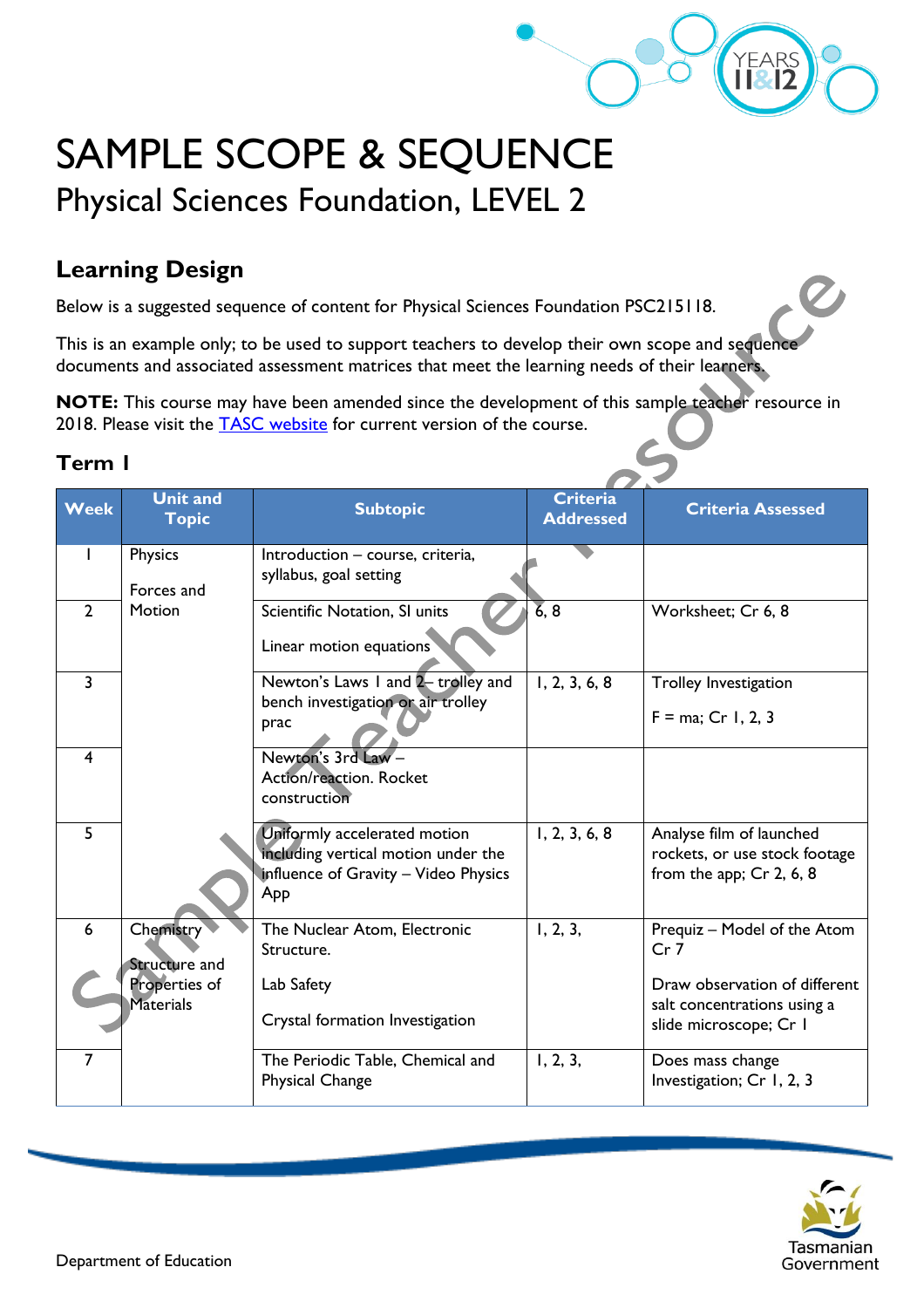| <b>Week</b>     | <b>Unit and</b><br><b>Topic</b> | <b>Subtopic</b>                                   | <b>Criteria</b><br><b>Addressed</b> | <b>Criteria Assessed</b>                       |
|-----------------|---------------------------------|---------------------------------------------------|-------------------------------------|------------------------------------------------|
| 8               |                                 | Chemical Bonding -metallic, Ionic<br>and Covalent |                                     | Observations from common<br>chemical reactions |
| 9               |                                 | Test – Nuclear atom, naming of<br>isotopes,       |                                     | <b>Test Cr 5, 7</b>                            |
| $\overline{10}$ |                                 | Camembert in the classroom                        |                                     | Risk analysis, Hygiene; Cr                     |
| <b>Break</b>    |                                 |                                                   |                                     |                                                |
| <b>Break</b>    |                                 |                                                   |                                     |                                                |
| Term 2          |                                 |                                                   |                                     |                                                |

### **Term 2**

| <b>Week</b>    | <b>Unit and</b><br><b>Topic</b> | <b>Subtopic</b>                                                 | <b>Criteria</b><br><b>Addressed</b> | <b>Criteria Assessed</b>                    |  |
|----------------|---------------------------------|-----------------------------------------------------------------|-------------------------------------|---------------------------------------------|--|
|                | Physics                         | Mechanical energy, Kinetic and                                  |                                     | Rubber band racer                           |  |
|                |                                 | potential energy. Intro to work and                             |                                     | investigation - I hr                        |  |
|                | Sources and<br>Properties of    | energy and their relationship.                                  |                                     | demonstration                               |  |
| $\overline{2}$ | Energy                          | <b>Thermal Energy Audit</b>                                     |                                     | Thermal Energy Audit of<br>your House; Cr 4 |  |
| $\overline{3}$ |                                 | Energy - Types of Energy                                        |                                     | Energy Quiz; Cr 6, 8                        |  |
| $\overline{4}$ |                                 | Simple Machines - levers                                        | 1, 2, 3, 8                          | Lever Experiment; Cr 2, 3, 4                |  |
|                |                                 | experiment                                                      |                                     |                                             |  |
| 5              | Chemistry                       | Mole concept                                                    |                                     |                                             |  |
| 6              | Properties of                   | Mole concept continued                                          | 1, 7                                | $\overline{7}$                              |  |
| $\overline{7}$ | Materials and                   | Oxidation - metals reacting with                                | 1, 2, 5, 5                          | 2, 5, 7                                     |  |
|                | <b>Reactions</b>                | water, acid and oxygen                                          |                                     |                                             |  |
|                |                                 | Acid and metal carbonate reactions                              |                                     |                                             |  |
| 8              |                                 | Chemistry of solutions -                                        |                                     | $6\phantom{1}6$                             |  |
|                |                                 | dilutions/concentrations                                        |                                     |                                             |  |
| 9              |                                 | Solubility/ Precipitation Reactions                             |                                     | 2, 3, and 5                                 |  |
|                |                                 |                                                                 |                                     | $2$ and $5$                                 |  |
| 10             |                                 | Bonding, Acid Carbonate reactions,<br>solubility, precipitation |                                     | Test; Cr 5, 7                               |  |
| <b>Break</b>   |                                 |                                                                 |                                     |                                             |  |
| <b>Break</b>   |                                 |                                                                 |                                     |                                             |  |

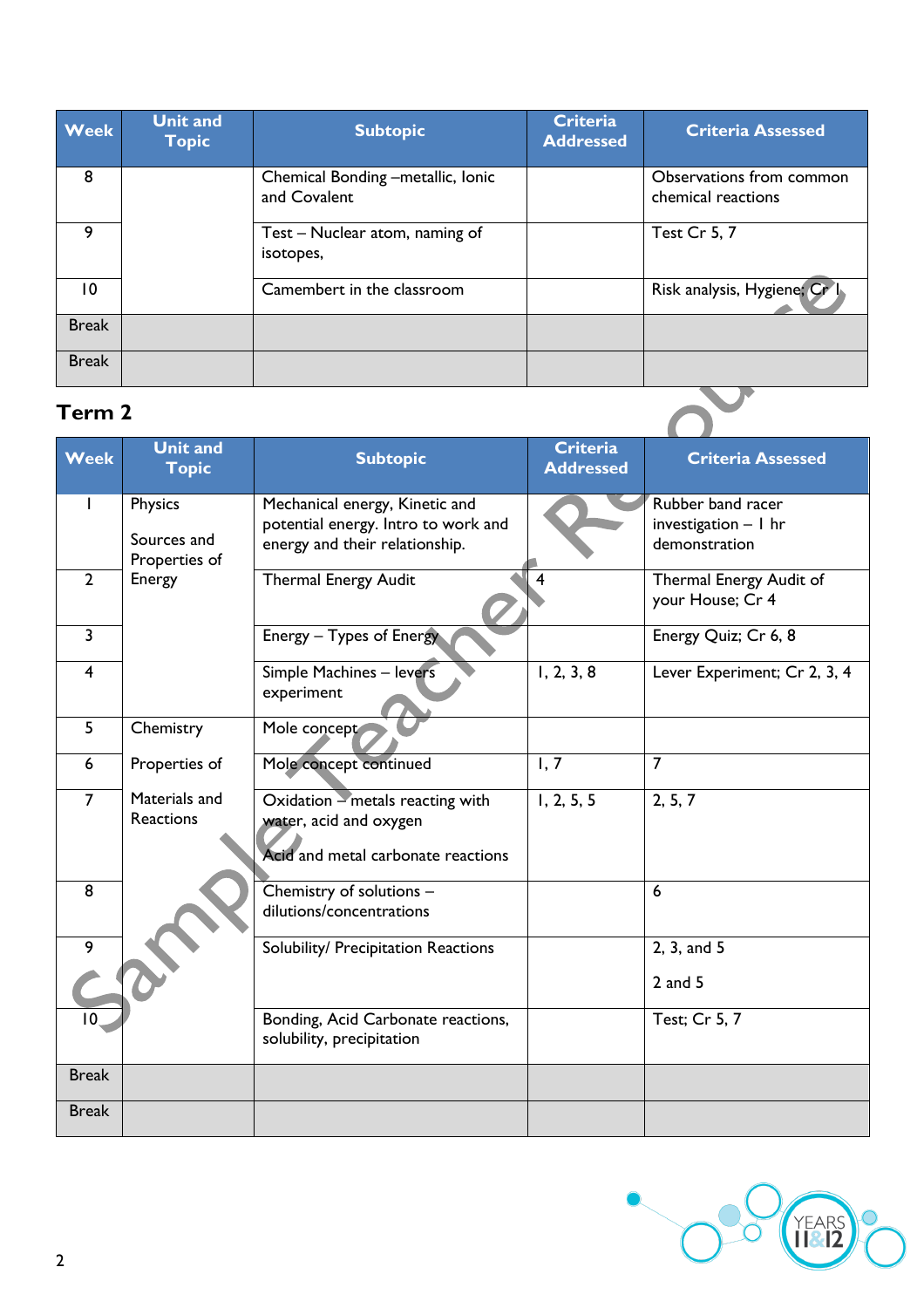### **Term 3**

| <b>Week</b>    | <b>Unit and</b><br><b>Topic</b> | <b>Subtopic</b>                                                                                                                       | <b>Criteria</b><br><b>Addressed</b> | <b>Criteria Assessed</b>                           |
|----------------|---------------------------------|---------------------------------------------------------------------------------------------------------------------------------------|-------------------------------------|----------------------------------------------------|
| $\mathbf{I}$   | Physics                         | Nuclear Energy                                                                                                                        |                                     |                                                    |
| $\overline{2}$ | Sources and<br>Properties of    | Spontaneous Radioactive Decay                                                                                                         |                                     | $M + M$ investigation - half life                  |
| $\overline{3}$ | Energy                          | Alpha, beta and gamma decay,<br>properties of alpha, beta and gamma<br>decay                                                          | Cr 1, 2                             | Use of Geiger counter to<br>observe decay; Cr 1, 2 |
| 4              |                                 | Fission and Fusion - nuclear<br>reactors                                                                                              |                                     | Nuclear radiation Quiz; Cr 6,<br>8,                |
| 5              |                                 | Nuclear Power - risks and benefits.<br>Use Finland/France comparison to<br>Australia's electrical energy<br>generation as an example. | Cr 1, 3, 4                          | Investigation assignment; Cr 4                     |
| 6              | Chemistry                       | Acid and Bases                                                                                                                        |                                     | Cr I and Cr 2                                      |
|                | Acid and Bases<br>and Chemistry | pH of household chemicals                                                                                                             |                                     |                                                    |
| $\overline{7}$ | Stoichiometry<br>and Titrations | Reactions with acids<br>Stoichiometry                                                                                                 |                                     | Formative worksheet; Cr 5, 7                       |
| 8              |                                 | <b>Acid and Base Reactions: Titrations</b>                                                                                            | Cr 1, 2, 3, 7                       |                                                    |
| 9              |                                 | Titrations cont.                                                                                                                      |                                     | Practical Investigation; Cr 1,<br>2, 3, 7          |
| 10             |                                 | <b>Reaction Rate</b>                                                                                                                  |                                     | C <sub>35</sub>                                    |
|                |                                 | Investigate catalysts and temperature<br>effect on reaction rate.                                                                     |                                     |                                                    |
| <b>Break</b>   |                                 |                                                                                                                                       |                                     |                                                    |
| <b>Break</b>   |                                 |                                                                                                                                       |                                     |                                                    |
| Term 4         |                                 |                                                                                                                                       |                                     |                                                    |

| <b>Week</b> | <b>Unit and</b><br><b>Topic</b> | <b>Subtopic</b>                                           | <b>Criteria</b><br><b>Addressed</b> | <b>Criteria Assessed</b>                         |
|-------------|---------------------------------|-----------------------------------------------------------|-------------------------------------|--------------------------------------------------|
|             | Chemistry<br>(continued)        | Ginger beer making – fermentation,<br>respiration, yeasts |                                     | Follow a recipe correctly and<br>Cr <sub>3</sub> |
|             | Food                            | Fermentation in Food                                      |                                     | $Cr$ 3, 4                                        |
|             | Physics                         | Static electricity and electrical<br>energy               |                                     | $C$ 4 and 6                                      |